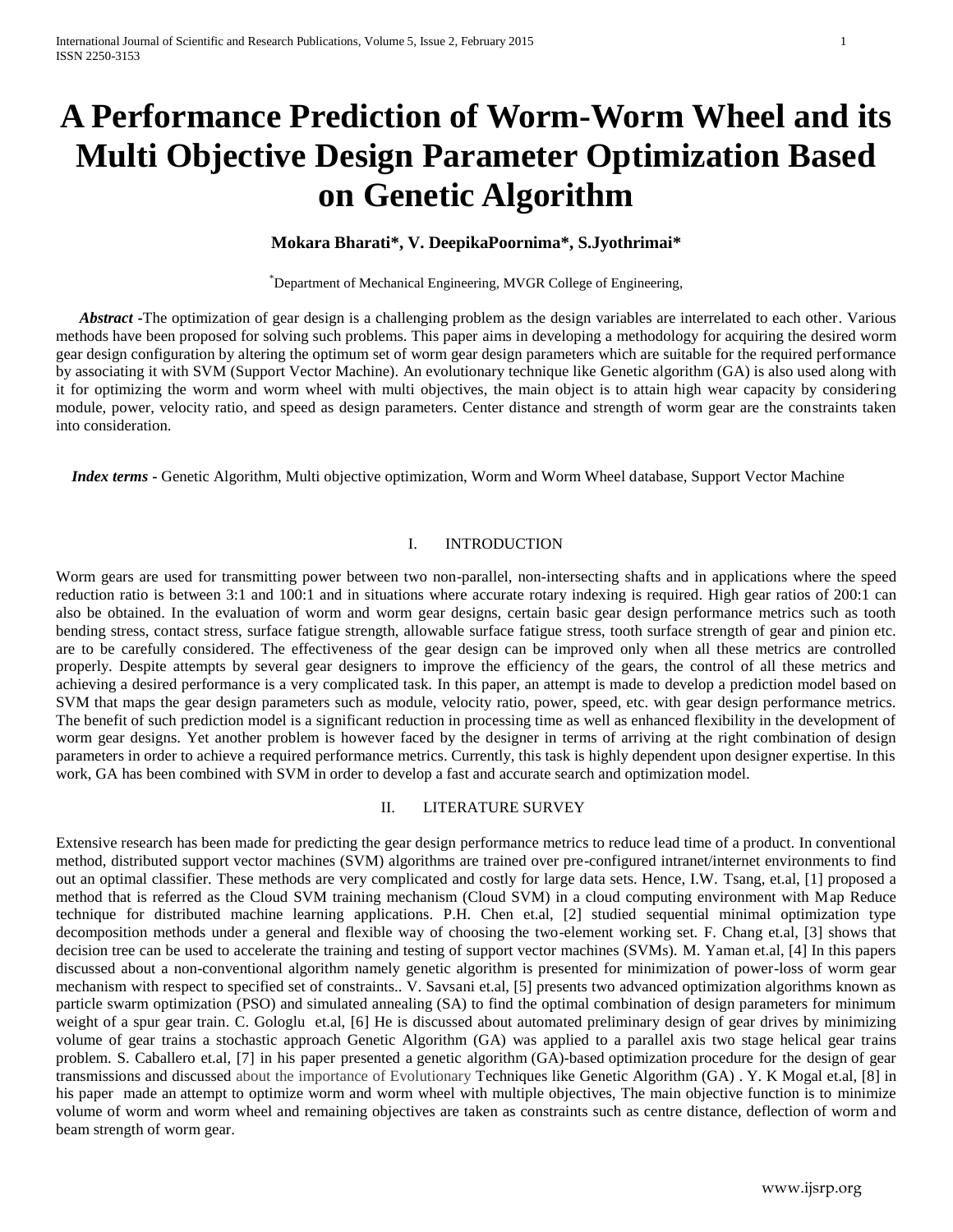# III. WORM-WORM GEAR DESIGN

 The problem statement of the current work is, to carry out optimization of worm and worm wheel considering maximization of Wear capacity of worm and worm wheel as an objective. A worm and worm wheel design performance prediction model was first developed using SVM. In order to develop a SVM based prediction model, a variety of gear design models has been developed through analytical approach. The various design parameters affects the analytical analysis of the worm and worm gear, which are taken as velocity ratio, power, speed, module. Several gear design models in the range of module 4mm-16mm, velocity ratio 18-31, teeth on worm 1-5, power 0.1-300KW, speed of the pinion shaft 40-3000 rpm are taken for analytical analysis to evaluate the gear design performance metrics such as bending fatigue stress, wear capacity, heat dissipation, heat generation, for each of these designs it is executed separately in MATLAB. Several design models has been performed and a huge data base has been obtained to run SVM prediction model using the analytical analysis based program. This algorithm has been developed in such a way that the required input design parameters and the required output performance metrics are evaluated using the procedure for gear design according to American Gear Manufacturing Association (AGMA) standard.

## A. Performance Analysis Using Data Base

 In order to evaluate performance of worm gear design analytical analysis data base, bending fatigue, wear capacity, heat generation, and heat dissipation. The analytical analysis of worm and worm wheel was done by varying velocity ratio, module, power, and speed. The data related to performance, was simultaneously recorded and the results obtained from theoretical analysis were plotted. Output parameters were executed in MATLAB. The results are compared with AGMA standards using standard gear relations. [9-11]

## B. SVM(Support Vector Machine) Prediction Model

 In this paper, an attempt is made to develop a forward mapping model using SVM to predict the worm and worm gear performance under varying design conditions. The SVM model can easily be developed by assigning a few parameters namely the kernel function, the cost function etc. Unlike with ANN (Artificial Neural Network) where the architecture has to be developed in advance, the SVM model is easy to build and at the same time it generates a unique solution after training. The goal of SVM is to find out a function that gives a deviation of error from the actual given output and at the same time is as flat as possible. This is achieved by mapping the training patterns from the input space to a high dimensional feature space in such a way that the data which could not be separated by a linear function in the input space can be separated in the feature space. Thus, in arriving at a suitable SVM Model for the given sparse data, the only parameters that the user deals with and has to specify are the kernel function, type of loss function, the error goal, the constant and the width of the radial basis function. This makes it convenient to use SVM in the prediction of the output variable for a given combination of input variables especially in a situation where collection of data for training the model is difficult. Analytical analysis was conducted and the data generated for various design conditions. In order to develop a prediction model a program has been developed and executed in MATLAB. Input parameters for the SVM model were taken as velocity ratio (18-31), module (4-16mm), power (0.1-300KW) and speed (40-3000rpm). The output parameters were taken as bending fatigue, wear capacity, heat generation. A total of 200 data points were obtained from analytical analysis of which 190 were used to develop the model.



Fig 1- SVM forward mapping prediction model

#### C. Gear Design Optimisation With Genetic Algorithm (GA)

Genetic algorithm is based on evolutionary processes and Darwin's concept of natural selection. It works on the principle that, only the fittest populations will survive while the bad populations are weeded out. The same concept is extended to the mathematical optimization problems where only good design points are selected while the bad design points are neglected. Figure 2 shows that an initial population is chosen randomly at the beginning and fitness of initial population individuals is evaluated. Then an iterative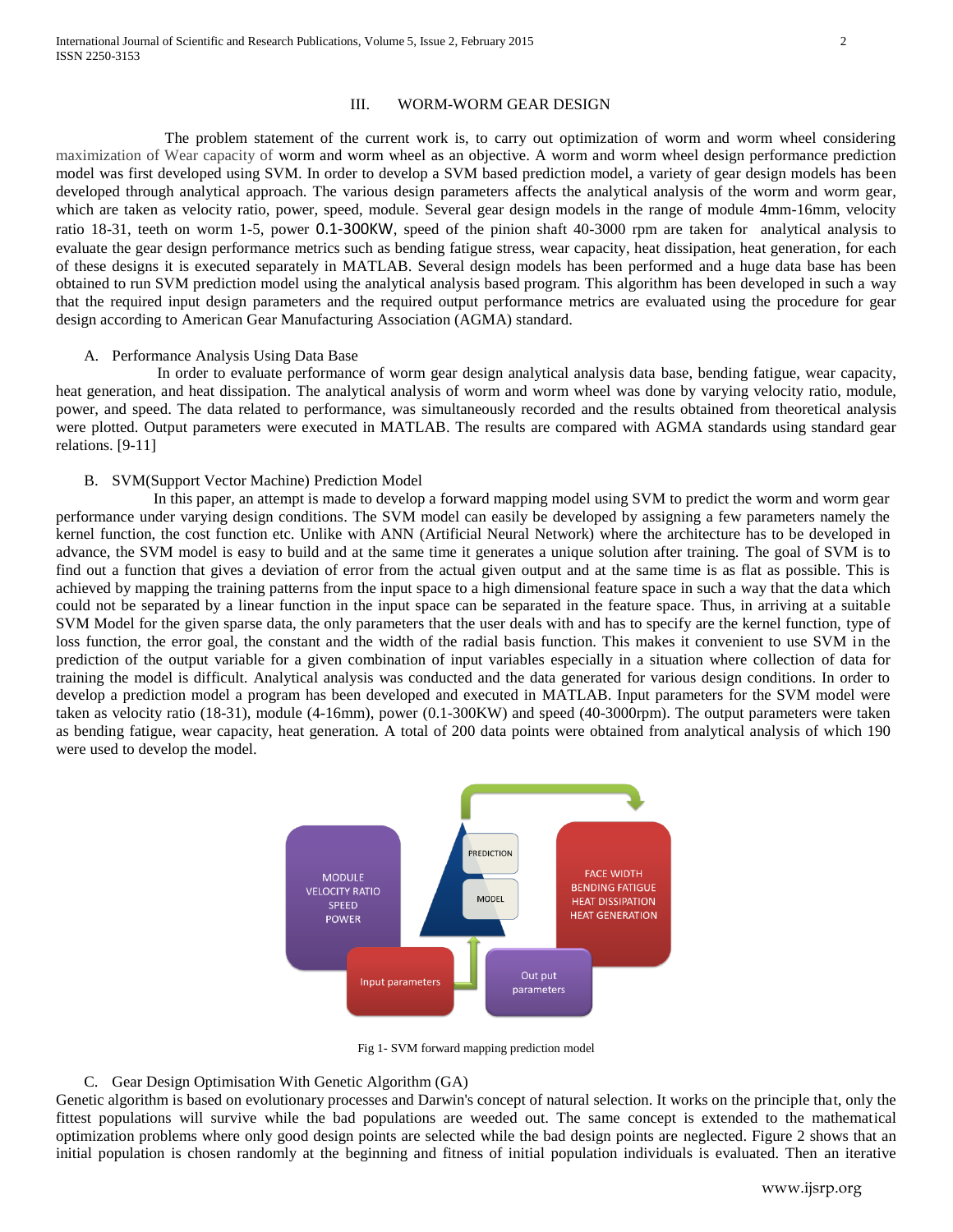International Journal of Scientific and Research Publications, Volume 5, Issue 2, February 2015 3 ISSN 2250-3153

process starts until the termination criteria have been run across. After the evaluation of individual fitness in the population, the genetic operators, selection, crossover and mutation are applied to breed a new generation. The newly created individuals replace the existing generation and re-evaluation is started for fitness of new individuals. The loop is repeated until acceptable solution is found. In this paper Multi-objective optimization of worm and worm wheel is carried out. The main issue in design of worm and worm wheel is, it should be compact i.e. its wear capacity high, centre distance should be less, there should be no deflection of worm and also it should have high strength. All these objectives are considered here to get the best performance of worm and worm wheel.

## D. Reverse Mapping Methodology

The estimation of gear design performance metrics for a worm gear pair requires representation of the influence of design parameters on gear design performance metrics and estimation of the optimum design parameters that would yield a required performance. This involves a combination of regression mapping and optimization. SVM and Genetic Algorithms (GA) are used in this concept to build a forward-reverse mapping model for optimization of gear design performance. As shown in Figure 2, the gear design parameters are sent to the software-based forward mapping model that has been built to map the relationship between the design parameters and performance metrics. For the given operating conditions, the forward mapping model predicts the performance. The desired optimum performance is defined so that the designer always operates under these conditions. This is achieved by linking the artificial intelligence based reverse mapping model with the forward mapping model. The reverse mapping model estimates the optimum performance metrics from a range of design parameter solutions that satisfy the require model.



Fig 2: Flow chart of the Support vector machine and Genetic algorithm reverse mapping methodology

## IV. RESULT AND ANALYSIS

Support vector machine (SVM) Results Analysis - The predicted values from the SVM model were found to be very close to the actual values obtained through analytical analysis. In the case of bending fatigue, it can be observed from Figure 3 and table 1 that the SVM predicted values and the values obtained from experimentation are fairly close. As comparison between theoretical and SVM approach the correction values are dominant while error values are less in number. The output parameters are bending fatigue, wear capacity, heat generation, and heat dissipation ha 70%, 69%, 90%, 80%. Similar values lies in between 20% to 40% from result. It is observed that the SVM model developed is able to map the relationship between design parameters and performance attributes very accurately.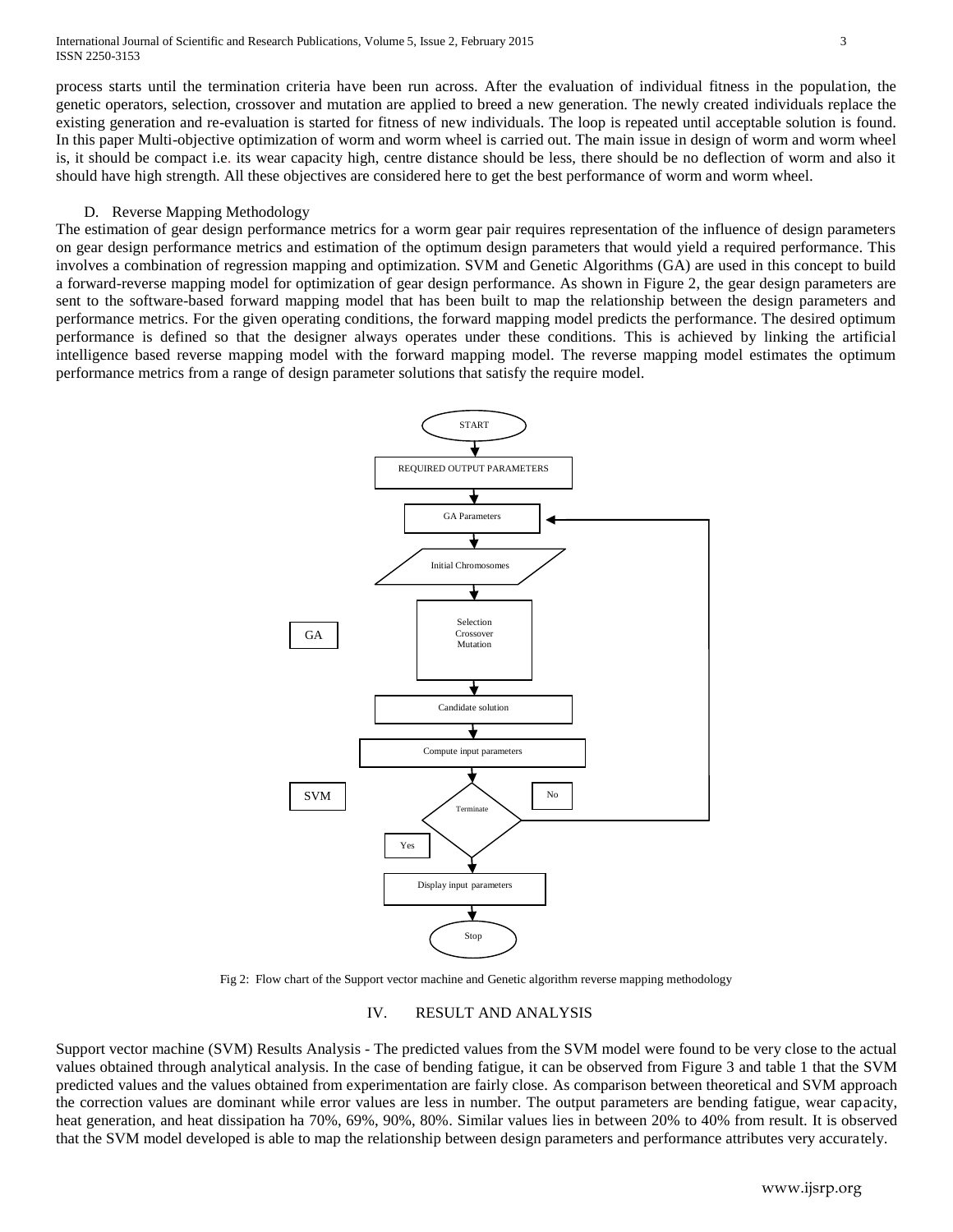

Fig 3: Shows the theoretical and support vector machine prediction model results for bending fatigue, wear capacity, heat generation, Heat dissipation

Table1 **-** Theoretical and SVM values of all the performance metrics

|                         | <b>OUT PUT PARAMETERS</b> |     |    |               |            |                        |            |                 |            |                  |            |
|-------------------------|---------------------------|-----|----|---------------|------------|------------------------|------------|-----------------|------------|------------------|------------|
| <b>Input Parameters</b> |                           |     |    | Wear Capacity |            | <b>Bending Fatigue</b> |            | Heat generation |            | Heat dissipation |            |
| Power<br>W              | Speed<br>N                | V.R | m  | Theoretical   | <b>SVM</b> | Theoretical            | <b>SVM</b> | Theoretical     | <b>SVM</b> | Theoretical      | <b>SVM</b> |
| 900                     | 1500                      | 28  | 5  | 2435          | 2388.4     | 2812                   | 3732.4     | 90.5500         | 92.4998    | 0.6864           | 0.6520     |
| 900                     | 1500                      | 29  | 8  | 6168          | 6806.3     | 7377                   | 6123.9     | 119.2000        | 125.7791   | 1.6050           | 1.6842     |
| 900                     | 1500                      | 27  | 10 | 9603          | 6895.3     | 1069                   | 2374.7     | 131.0000        | 103.2990   | 2.1060           | 1.6335     |
| 900                     | 1500                      | 28  | 16 | 2445          | 2356.8     | 2823                   | 2686.1     | 130.5000        | 126.2198   | 4.9390           | 4.7269     |
| 700                     | 1200                      | 27  | 4  | 1569          | 1543.3     | 1747                   | 1157.9     | 58.2000         | 49.5800    | 0.4456           | 0.4061     |
| 700                     | 1200                      | 30  | 5  | 2435          | 2367.6     | 3013                   | 3899.3     | 62.9000         | 64.2460    | 0.7613           | 0.7435     |
| 700                     | 1200                      | 29  | 8  | 6168          | 6658.1     | 7377                   | 6124.5     | 81.7000         | 85.5800    | 1.6050           | 1.6376     |
| 800                     | 1800                      | 29  | 10 | 9603          | 9525.9     | 1148                   | 2406.7     | 116.5000        | 118.7446   | 2.3440           | 2.3114     |
| 1000                    | 1800                      | 28  | 4  | 1569          | 1708.6     | 1812                   | 1243.5     | 101.2000        | 100.0829   | 0.4704           | 0.4713     |
| 200                     | 600                       | 20  | 16 | 2445          | 2483.2     | 2016                   | 1968.5     | 23.1000         | 23.7333    | 3.0180           | 3.0455     |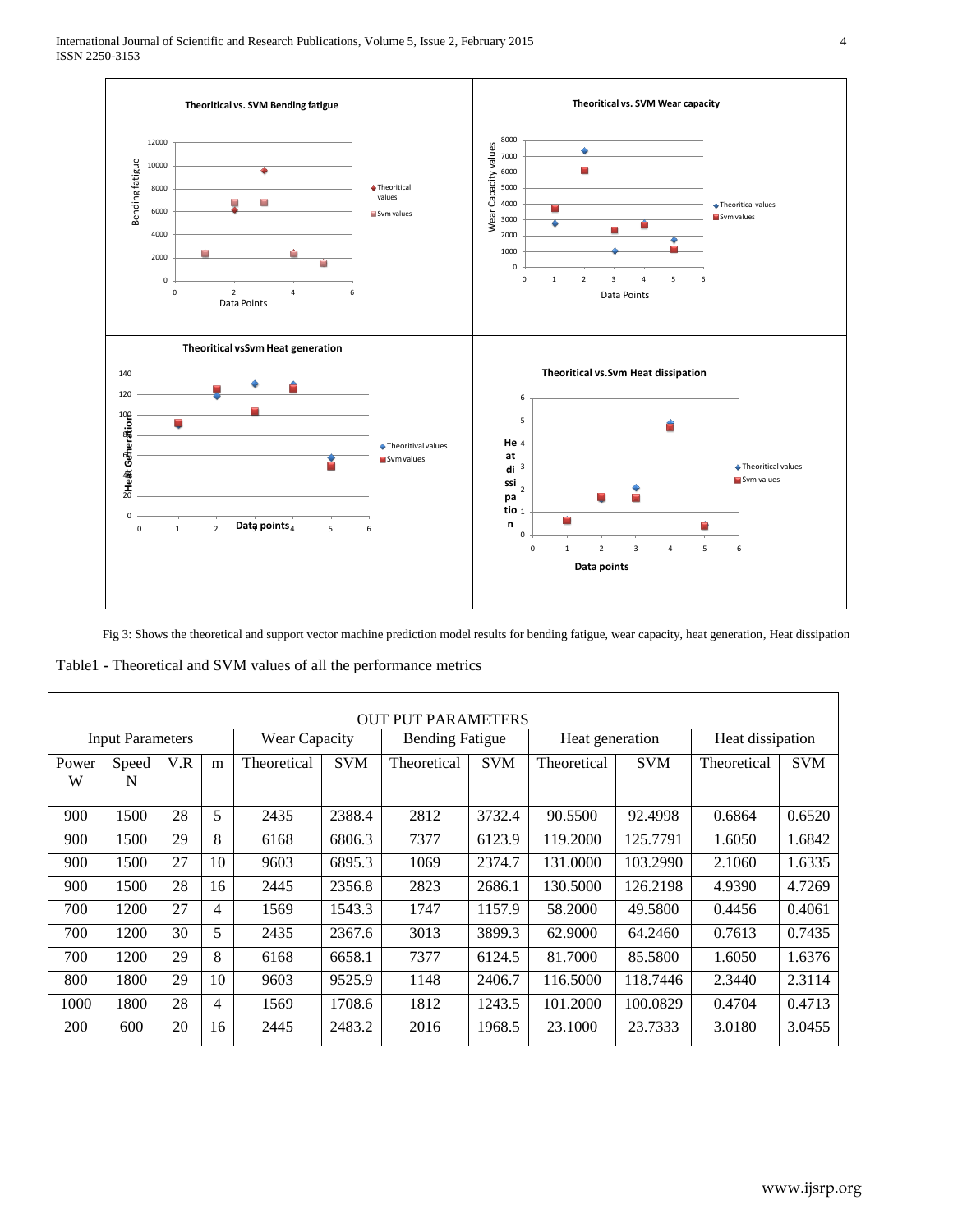

Figure2 - Graph showing the variation of required wear capacity and output of Genetic Algorithm (GA)

Table **2 -** Comparison values of wear capacity & Objective Function, Which are obtained actually and by using Genetic Algorithm

| S.No | Wear Capacity |          |  |  |  |
|------|---------------|----------|--|--|--|
|      | Before GA     | After GA |  |  |  |
|      | 3943.04       | 3154.46  |  |  |  |
|      | 3943.04       | 2912.92  |  |  |  |
|      | 3943.04       | 3113.44  |  |  |  |
|      | 3943.04       | 2722.01  |  |  |  |
|      | 3943.04       | 2812.67  |  |  |  |

# V. CONCLUSION

Theoretical analysis was conducted on a worm and worm gear based on performance where SVM prediction model was developed. The developed SVM model is able to offer accurate prediction of the performance parameters for a given set of design values in comparison with actual analytical data with an error of less than 5%. Using this model, it is possible to estimate quickly the performance of the worm and worm gear design. The benefit of such a prediction model is significant reduction of processing time as well as enhanced flexibility in the design performance. If more parameters are considered over a wider range of parameters, it would certainly make the SVM model a lot more robust and thereby greatly enhance the accuracy of the Genetic Algorithm multi objective optimization in obtaining the best gear design model within the defined constraints.

#### REFERENCES

- [1] I.W. Tsang, J.T.Y. Kwok, P.M. Cheung, "Core Vector Machines: Fast SVM Training on Very Large Data Sets", *J. Mach. Learn*. Res. 6, 363–392,2005.
- [2] P.H. Chen, R.E. Fan, C.J. Lin, "A Study on SMO- Type Decomposition Methods For Support Vector Machines", *IEEE Trans. Neural Newt*. 17 (4) , 893–908, 2006.
- [3] F. Chang, C.Y. Guo, X.R. Lin, C.J. Lu, "Tree Decomposition for Large-Scale SVM Problems", *J. Mach. Learn.* Res.11, 2935–2972, 2010.
- [4] M. Yaman, H. Saruhan, and F. Mendi, "Power Loss Optimization of A Worm Gear Mechanism By Using Genetic Algorithm'' Technical *Education Faculty, Machine Design And Construction Department,* Turkey.
- [5] V. Savsani, R.V. Rao and D.P. Vakharia, "Optimal Weight Design Of A Gear Train Using Particle Swarm Optimization And Simulated Annealing Algorithms", *Mechanism And Machine Theory*, Vol.45, Pp. 531–541, 2010.
- [6] C. Gologlu and M. Zeyveli, "A genetic approach to automate preliminary design of gear drives", *Computers & Industrial Engineering*, Vol.57, Pp. 1043–1051, 2009,
- [7] S. Caballero, V. Colomer and R. Romero, "Cylindrical parallel gear trains design by means of genetic optimization", *Selected Proceedings From The 12th International Congress On Project Engineering*, Pp.150-160, 2008.
- [8] Y.K. Mogal and V.D. Wakchaure, , "A Multi-objective Optimization Approach for Design of Worm and Worm WheelBased on Genetic Algorithm" *Bonfring International Journal of Man Machine Interface*, Vol.3, No.1, March 2013.
- [9] V.B. Bhandari, "Design of machine elements", *Tata Mcgraw-Hill Education,* 2010.
- [10] S.S. Rao, "Engineering Optimization, Theory & Practice", *New Age International Publishers*, 3rd edition, 2010.
- [11] D.E. Goldberg, "Genetic Algorithms, In Search Optimization & Machine Learning", *Pearson education*, 4th edition, 2009.